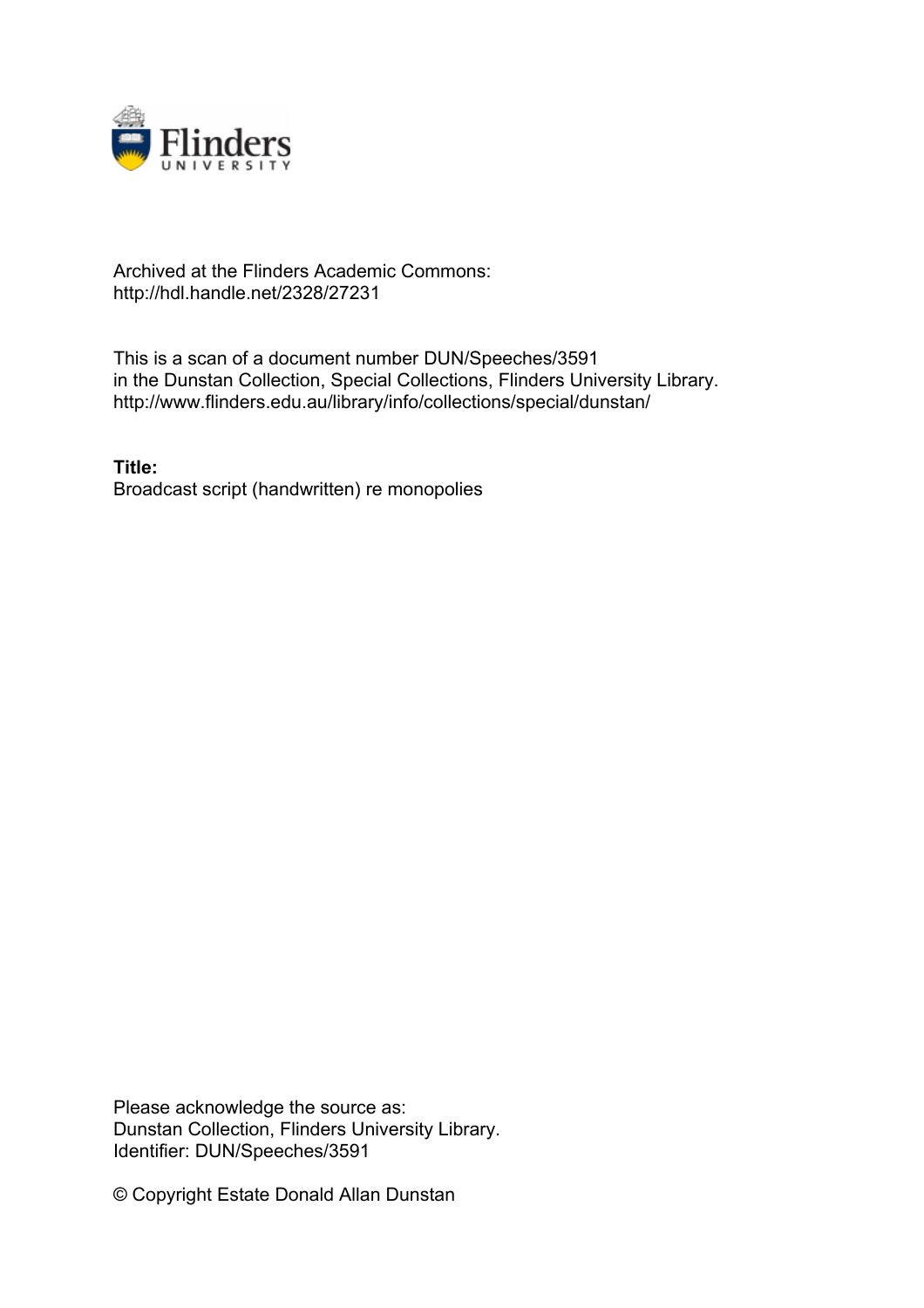3591

Good evening. The announcement by the Federal hout that it intends to do something about monopolies ment ban surprint a minhor Me élector . They were publicle left in meant as a factory or or cartoon to provéde comin relief! Pust pour serious the Libert Par ; about monopolies de de soustlig about monoportin in this court The portland, noropolis is not a new on In Amsieu, that hom ffin possed in The 1890, and There from Grano cooker spar of bjiloting this kid sines, In Caroda Notri Tirde opposent are criminal officiels, 2 up nongoties. In Scardinavia, There is onti-increasing by the count of the find recently evanted in England. The Lafor<br>Good in U.K Loss Set up Ile Comment a widesport protection which he than To recounterd farter legislation. This was into dued by an Conservation Cost in 1956 and Looked to a good deal of a tri-morgratis activity. nuropoly a wedepsed restriction Trade to flere the proci passed<br>Australia by: Contr be there we

Dunstan Collection, Special Collections, Flinders University Library.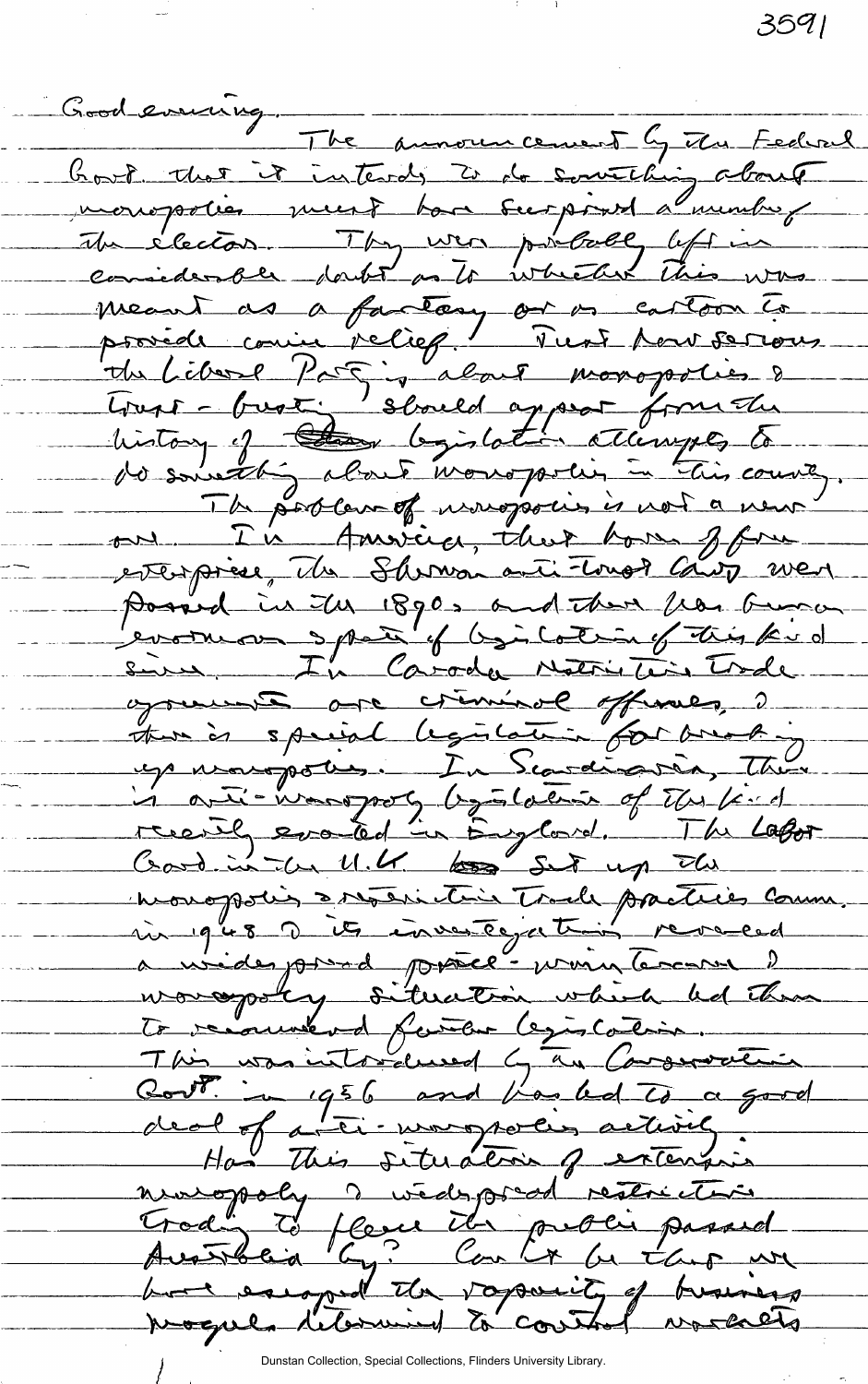in Their own interess s to the public for during? Flint Soaligns. Micatray is the case, In Advisera the growth of monopolion de restriction Trode plactices Libral Card. Vitte check - in ført Guerrauge! powrzie prisale ford, pour wore poly, Werten notions In the wonopoly I cantel field are bewepoper won ? stul production, much of Tode portues offers the mortales for protievely the bobby the most of  $\searrow$ Austrolias economic activity. What for andone court it. In Carberto, and Eric Local Gour papard a Mangocen Act to cope with other  $-7$  -  $-28$  and  $-6$ in obin commentancement it rom, as it ith well denocy demoche infinition. A subsque represent. with power to byintation aspect of vouspoien, va régaired. Murgeon de was gypood by the same political forms Who Cody will up in Support for  $\mathcal{P}$ " उ